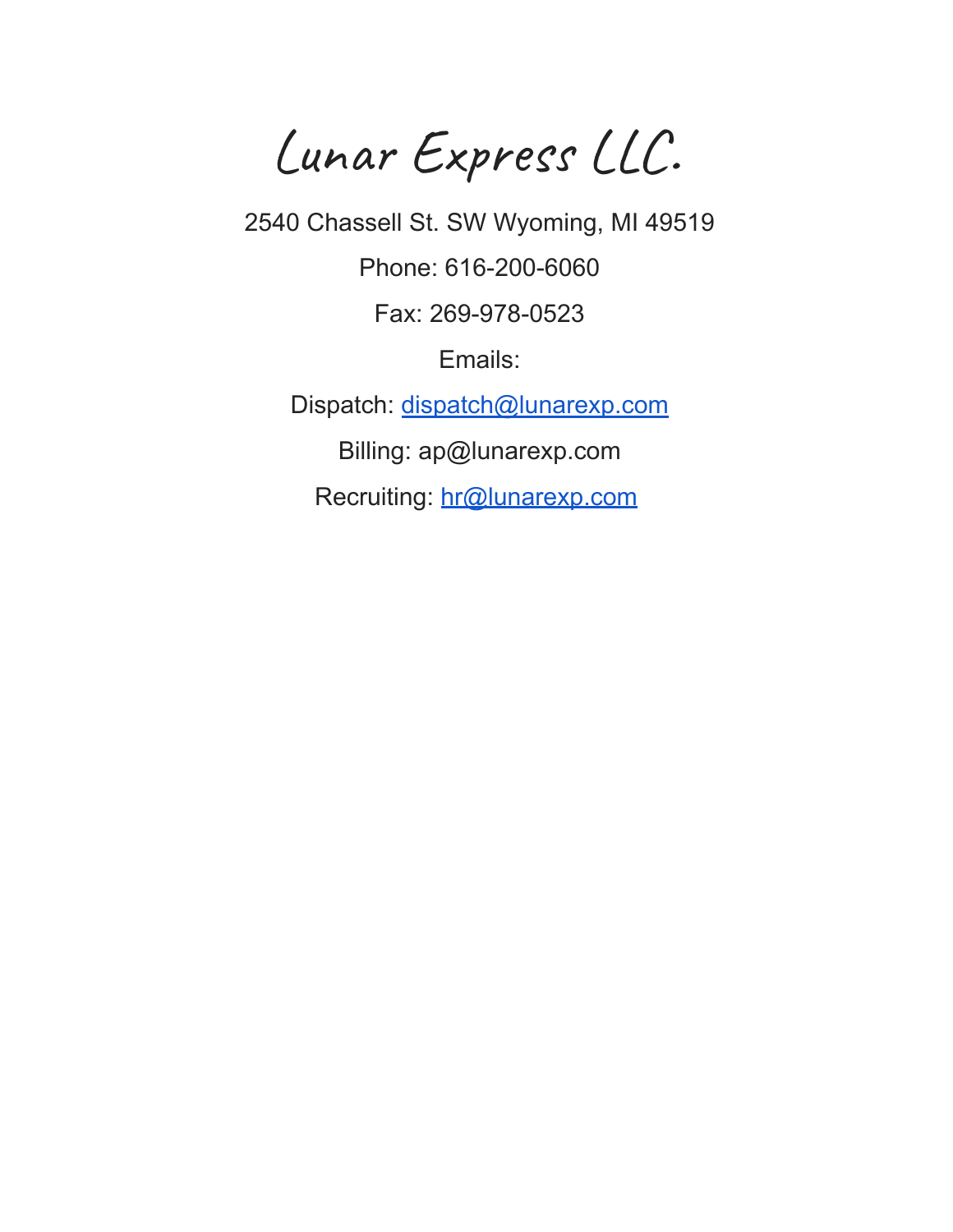# **Lunar Express LLC.**

## **Driver Application**

| First Name: The Commission of the Commission of the Commission of the Commission of the Commission of the Commission of the Commission of the Commission of the Commission of the Commission of the Commission of the Commissi |
|--------------------------------------------------------------------------------------------------------------------------------------------------------------------------------------------------------------------------------|
|                                                                                                                                                                                                                                |
| Company Name: Name : Name : Name : Name : Name : Name : Name : Name : Name : Name : Name : Name : Name : Name : Name : Name : Name : Name : Name : Name : Name : Name : Name : Name : Name : Name : Name : Name : Name : Name  |
| SSN or EIN # : New York SSN or EIN # :                                                                                                                                                                                         |
|                                                                                                                                                                                                                                |
| E-Mail Address : New York Street, New York Street, New York Street, New York Street, New York Street, New York                                                                                                                 |
| Phone Carrier : New York Structure and Structure and Structure and Structure and Structure and Structure and Structure and Structure and Structure and Structure and Structure and Structure and Structure and Structure and S |
| Phone:                                                                                                                                                                                                                         |
|                                                                                                                                                                                                                                |
|                                                                                                                                                                                                                                |
| Street Address : No. 1996 and Street Address :                                                                                                                                                                                 |
| Home CSZ : Andrea CSZ : Andrea CSZ : Andrea CSZ : Andrea CSZ : Andrea CSZ : Andrea CSZ : Andrea CSZ : Andrea C                                                                                                                 |
| ICE Name                                                                                                                                                                                                                       |
| ICE Address : Note and South Address :                                                                                                                                                                                         |
| ICE Phone Number : National Assemblance Contract Contract Contract Contract Contract Contract Contract Contract Contract Contract Contract Contract Contract Contract Contract Contract Contract Contract Contract Contract Co |
| Truck Type : New York Type : New York Type : New York Type : New York Type : New York Type : New York Type : New York Type : New York Type : New York Type : New York Type : New York Type : New York Type : New York Type : N |
|                                                                                                                                                                                                                                |
|                                                                                                                                                                                                                                |
| Mo <u>del : __________________________</u>                                                                                                                                                                                     |
| Plate:<br><u> 1989 - Johann Stoff, deutscher Stoff, der Stoff, der Stoff, der Stoff, der Stoff, der Stoff, der Stoff, der S</u>                                                                                                |
| <u>Truck Dims : LxWxH x x x x x</u>                                                                                                                                                                                            |
| Payload : New York State State State State State State State State State State State State State State State State State State State State State State State State State State State State State State State State State State |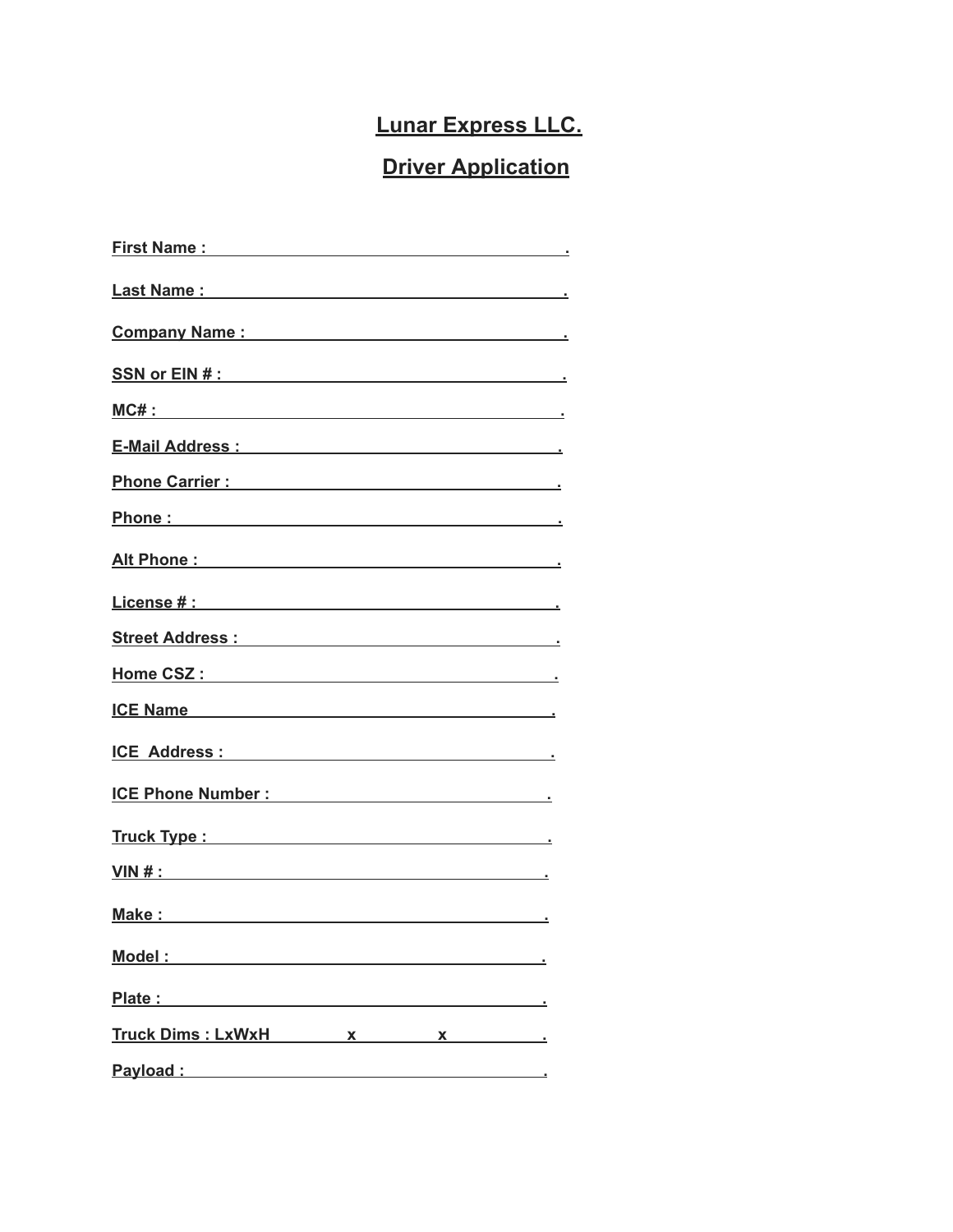\*Please have your insurance agent have Lunar Express LLC. listed as additionally insured and have a min 1 million liability and 100k cargo have them email a copy to [HR@lunarexp.com.](mailto:HR@lunarexp.com) Note this does not cost you extra..

### **Other documents that we will need from you.**

\*Copy of your registration for the vehicle that will be used.

\*Copy of the drivers licenses for the driver(s) that will be driving the vehicle.

\*Copy of W9 filled out with personal or company information."attached"

\*Copy of a voided check or deposit slip. (not handwritten) - NOTE: if you send in hand written information it will NOT be accepted and could delay pay.

#### **Payments for Loads**

From the time you get us the required documents from completed load 2-3 days not including weekends or bank holidays via direct deposit.

If you have a load that requires hand loading - CALL DISPATCH BEFORE TOUCHING FREIGHT please let us know so we can charge customers.

If there are fees associated with loads picking up - CALL DISPATCH FIRST so we can get reimbursement.

Detention time can start as late as 2 hours after you get on site, this can vary depending on customers.

If we get fined or there is a deduction for paid amount this money will come off the driver settlement.

Daily cut off for required documents is 10 am est all loads finished after this time will move to next day's billing.

#### **Sending loads to Billing**

We will accept BOLs via Fax, Email or Transflo "Note: a Transflo paper will be attached.

If your BOL is not good enough we will ask you to resend until we have a legible, clear, black and white copy.